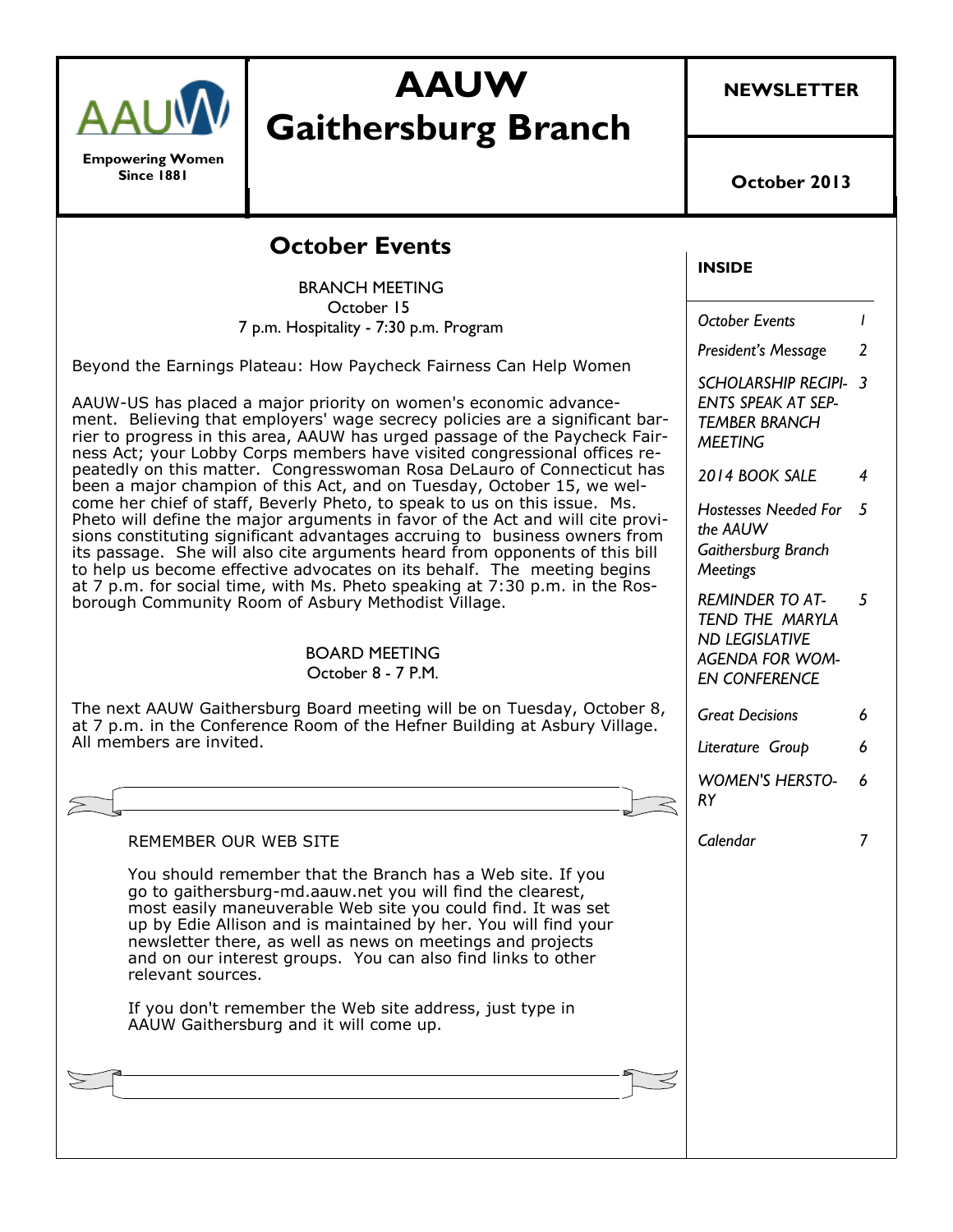### **PRESIDENT'S MESSAGE**

#### *- Mary Wykes*

What a wonderful start to our fall season at our September meeting! The panel of scholarship recipients from Montgomery College and the Universities at Shady Grove, moderated by Liz Clark-Hessel, told heart-warming stories of how much our support meant to them in helping attain their educational goals. It makes all our efforts to have a successssful book sale worthwhile when we hear the dreams and ambitions of the young women benefitting from our work.

The day after our Branch meeting, nine members met at Anita Taylor's home for the Women's Herstory discussion group. Patsy Marks gave a spellbinding report on someone few of us knew anything about--Hetty Green--one of the richest women in the world in her time and an eccentric once referred to as the "Witch of Wall Street."

I am looking forward to our first of the year gourmet dinner at Jean and Roland Hirsch's home Saturday night and hoping my contribution to the Viennese dinner will turn out well -- it is tomato soup and will be made with fresh tomatoes from my son's garden in Frederick. Since it is the first time I have ever made it, time will tell!

I look forward to next week when I will attend the first fall meeting of both the Great Decisions and the Literature groups We have some members who participate only in an interest group so I feel it is important that, as the president, I attend all the groups to keep in touch with as many of our members as possible. I enjoy the varied activities represented by our four interest groups, all educational in different ways.

I always look forward to the AAUW Mission & Action bulletin. The September issue emphasized the nationwide campaign that more than 165,000 members of AAUW are leading to try to close the gender pay gap and end pay discrimination. Women suffer this pay gap immediately upon graduating from college,

according to the AAUW Research Report, "Graduating to a Pay Gap." Be sure to tell all your friends about our October program on this subject, "Beyond the



Earnings Plateau: How Paycheck Fairness Can Help," to be presented by Rep. Rosa DeLauro of Connecticut's chief of staff, Beverly Pheto. We are fortunate to live in Maryland where the ratio of salaries for women vs. men is 85%, the second highest of all the states (the District of Columbia being first, Virginia being 21st), according to the AAUW chart of state rankings. (See fightforfairpay.org for more information.)

As always, the September issue of "The Marylander" is full of informative items. Our Branch member Edie Allison does a great job as editor. I look forward to attending the state Fall Board Meeting October 19 in Severna Park hosted by the Anne Arundel County Branch. There will be a discussion of followup actions the state AAUW plans to consider on the problem of human trafficking in Maryland, which they have been studying. Details of the meeting and a registration form are included in "The Marylander." All members are invited to attend. It is always inspiring to get together with members of other branches in the state and to learn what they are doing to support our mission.

I urge you all to explore the new AAUW Web site at AAUW.org to see all the activities of our organization. I enjoy searching fellowships@AAUW to see the amazing work current and recent former fellows and grantees in our area are doing.

Meanwhile, I urge you to invite your friends and neighbors to our October meeting or to an interest group of which you might be a part.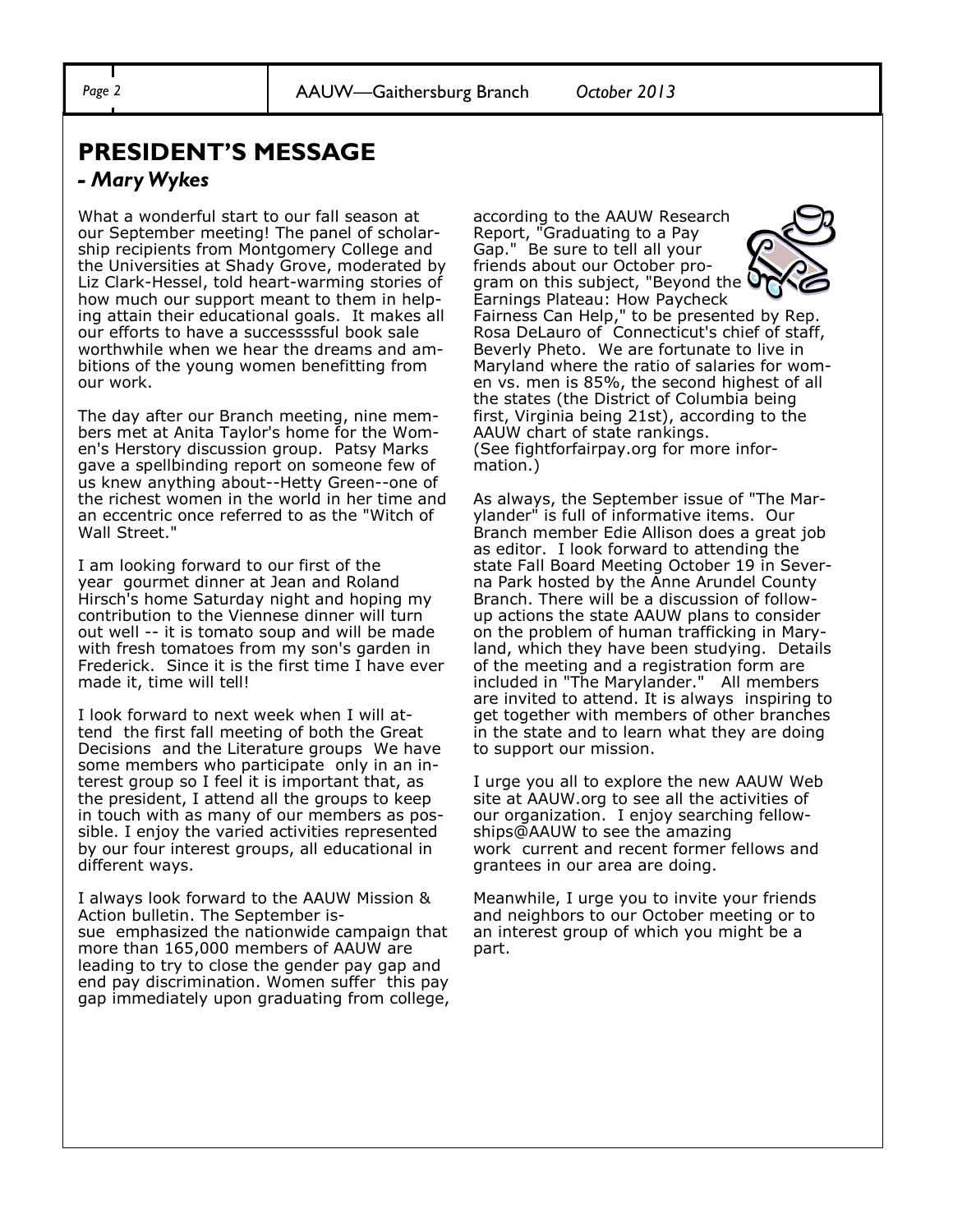## **SCHOLARSHIP RECIPIENTS SPEAK AT SEPTEMBER BRANCH MEETING**

#### **-** *Liz Clark Hessel*

From our book sale earnings AAUW Gaithersburg provides \$5,000 for academic scholarships to Montgomery College (MC) and \$2,500 to the Universities at Shady Grove (USG). These scholarships go to women who are studying toward careers where women have been traditionally underrepresented. To help develop the next generation of leaders we also sponsor three students to attend the National Conference for College Women Student Leaders (NCCWSL) in June at the University of Maryland in College Park.

Our September meeting provided a connection between the hard work our members do for the book sale to aid the scholarship beneficiaries. Three of our student scholarship recipients spoke, providing a moving testament of their own difficult circumstances, the life challenges they have encountered and the importance of the scholarships in completing their studies. The speakers were Nadine Ngande, a sophomore biosciences major graduating in December from Montgomery College and who has five children; Annais Zarate, a senior in biosciences with a 4.0 grade point average, at the University of Maryland at USG, who expects to graduate in May; and Genevieve Leary, who has an interest in environmental sciences and received an AA in May in general studies from MC; Nadine and Annais received academic scholarships and Genevieve received a grant to attend NCCWSL. Genevieve was inspired to start a student AAUW group at Montgomery College. She hopes to do that this term. The AAUW members in attendance were impressed and humbled by the challenges these students have faced to obtain their education.

Other scholarship recipients could not attend the meeting because of work or study conflicts. They are:

**Sandra Guzman**, who is studying web design and development and made the dean's list at MC. She hopes to earn her associate degree this term.



**Zinab Jadidi**, a freshman majoring in materials science and engineering at MC. She plans to transfer to the University of Maryland and would like to obtain a Ph.D. in nanotechnology and be a researcher.

**Gricel Munoz** plans to earn an associate degree in construction management at MC and one day work as a project manager for a general contractor.

**Trina Ramsingh** is in her fourth semester at MC and is majoring in nursing and studying for a certificate as an emergency medical technician (EMT). She received a grant to attend NCCWSL.

**Saroja Stone**, a sophomore at MC, is studying cybersecurity. After obtaining an associate degree from MC, she hopes to finish at George Washington University in Washington, D.C.

Other guests at the meeting included: Bill Schlossenberg, director of Development and Community Partnerships at USG, Carol Rognrud and Noah Saposnik from the Montgomery College Foundation. Carol is the new executive director of the foundation. She previously spent six years working at AAUW headquarters. Noah is the Annual Fund manager.

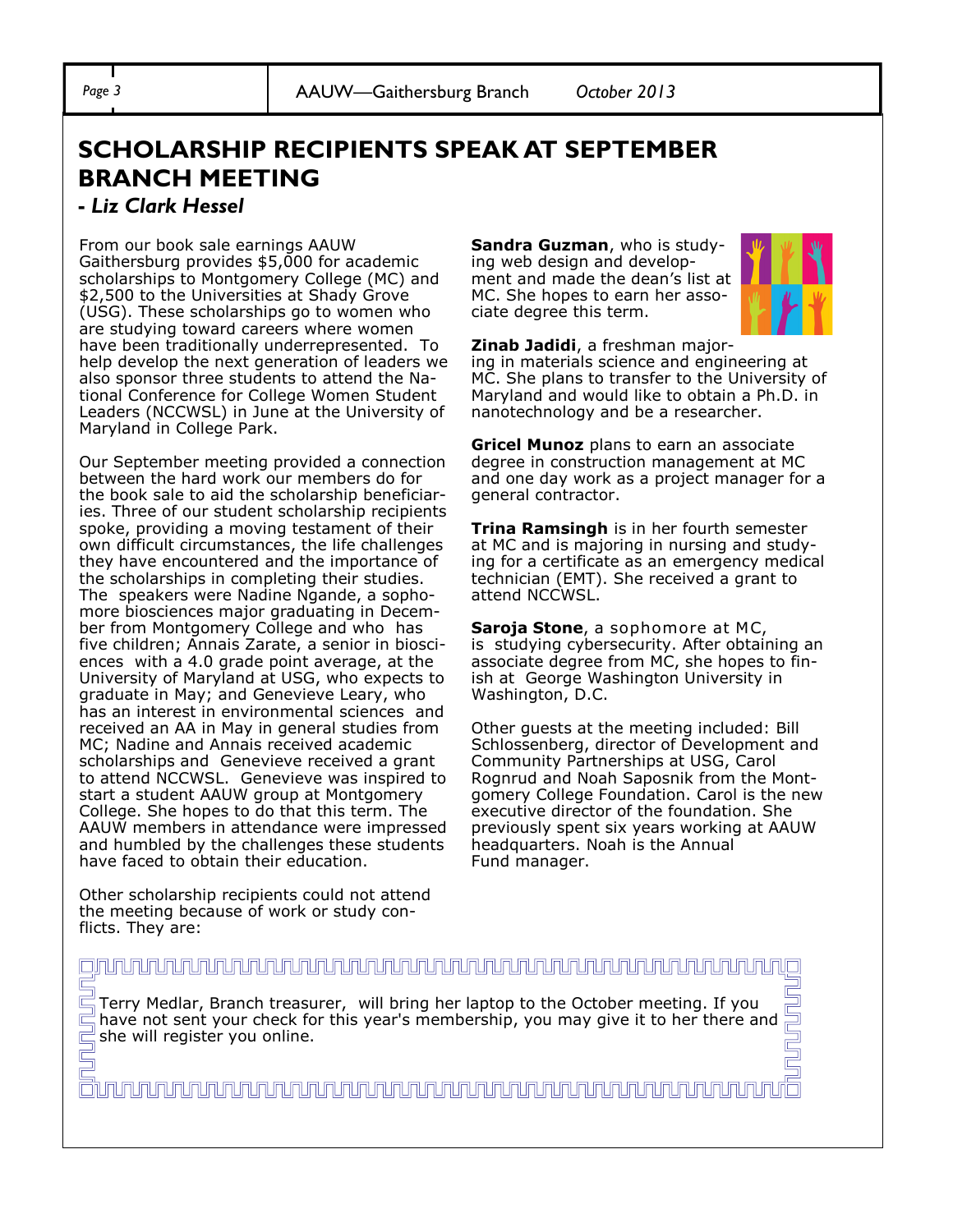*Page 4* AAUW—Gaithersburg Branch *October 2013*

## **AT THE SCHOLARSHIP RECIPIENTS PANEL**



*Left to Right:*

*Photo by Liz Clark Hessel*

*Genevieve Leary, Montgomery College; Annias Zarate, University of Maryland at Shady Grove; Nadine Ngande, Montgomery College; Liz Clark Hessel, AAUW Moderator for the session.* 

# **2014 BOOK SALE**

### **-** *Liz Clark Hessel, Chair of Book Sales*

Mark your calendars for next year's book sale. The sale will be Thursday through Saturday, May 1 - 3, 2014. We will begin sorting and organizing books on Friday, April 25, and continue through April 30. Please set aside time to help sort over the weekend and help during the sale. Prior to the sale we also need help with publicity.

In preparation for next year's sale, we collect and sort books throughout the year. Thanks to everyone who helped sort books September 4 and 5. We managed to sort about 200 boxes of books, which are now in storage. This puts us in a good position for the sale next year.



If your friends have books or CDs and DVDs they would like to donate for the book sale, we can accept them year round. Let me know and we can arrange a pickup.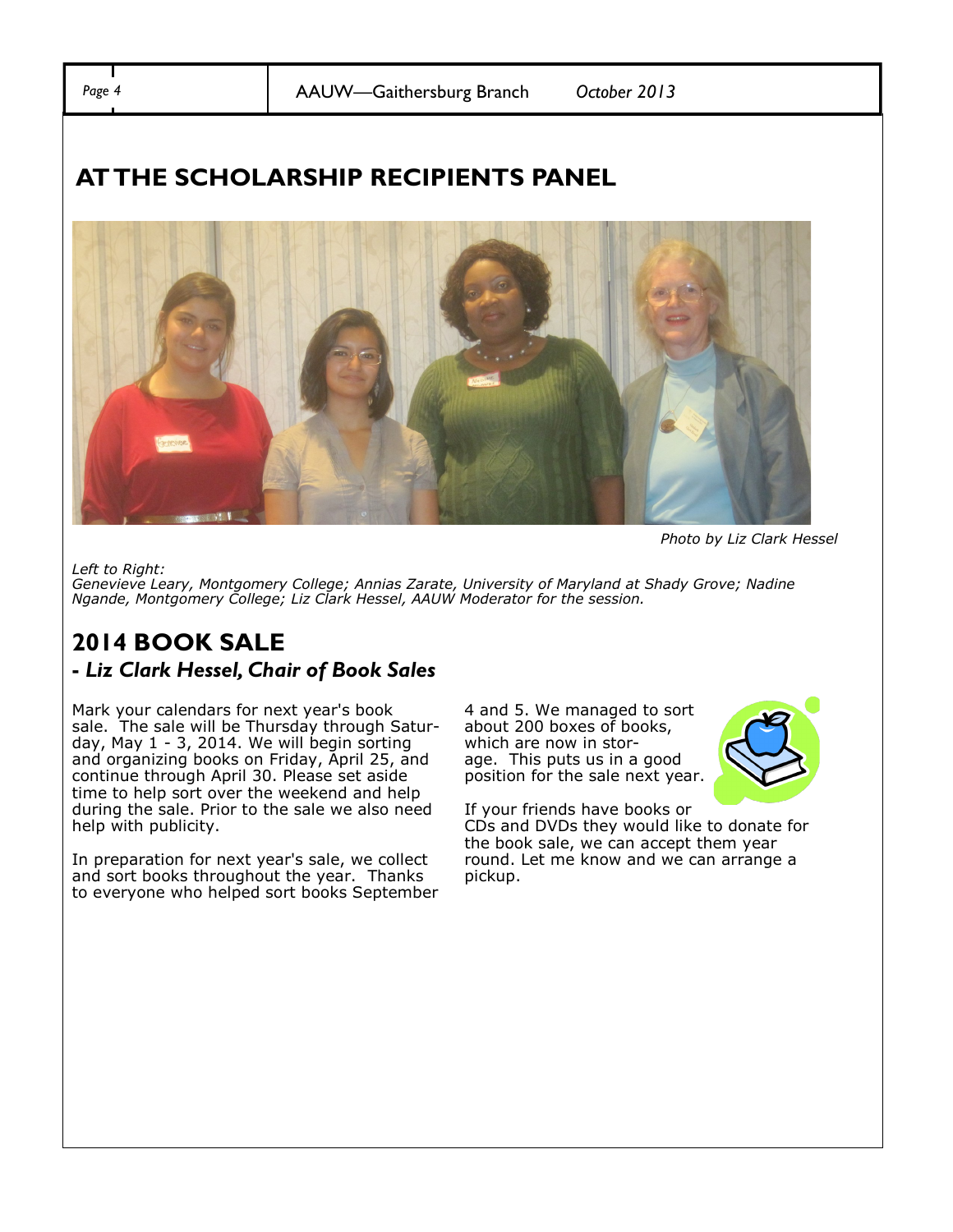*Page 5* AAUW—Gaithersburg Branch *October 2013*

### **Hostesses Needed For the AAUW Gaithersburg Branch Meetings**

Do you like to make petite desserts, petite sandwiches or fruit bowls? YES!! Great! Then join with Jean Hirsch, chair of the Hostess Committee for the AAUW Gaithersburg Branch for 2013-2014 and help provide creative and delectable petite sandwiches, desserts or a fresh fruit bowl for the AAUW Gaithersburg monthly meetings by being on the Hostess Committee for 2013-2014.

Please contact Jean at 301-972-6986 (H). All of the recipes for the sandwiches and desserts are easy to prepare and available from Jean. Special petite pans/ramekins, etc., are also available to borrow from her to make the desserts. If your forte is making a fresh fruit bowl, please contact Jean.

Jean will also help provide the drinks and the paper and plastic products for each meeting, so you can focus on what you are creating and bringing. Setting up for each meeting will begin at 6 p.m., with everything ready by 6:30 to 6:45 p.m.

The following are the seven dates when refreshments will be provided by the Hostess Committee at the Branch meetings:



October 15, 2013 November 19, 2013 January 18, 2014 March 18, 2014 April 15, 2014 May 20, 2014

Please contact Jean Hirsch at 301-972- 6986 to sign up to be on the Hostess Committee and for further information.

### **REMINDER TO ATTENDTHE MARYLAND LEGISLATIVE AGENDA FOR WOMEN CONFERENCE**

Saturday, October 19, 2013 9:30 a.m.-1:00 p.m. Baltimore, Maryland

The MLAW fall conference will be held at the American Federation of Teachers building in Baltimore at 5800 Metro Drive. There is ample free parking and handicapped accessibility.

This year's conference will focus on advocates finding and using their voices to make a difference for women. Confirmed conference speakers include: Kristin Jones (chief of staff, Office of the Speaker) and Ann Ciekot (partner, Public Policy Partners).

Other conference highlights include the presentation of legislative proposals for the upcoming 2014 legislative session and the presentation of MLAW's Legislative Leadership award. An optional Grassroots Advocacy 101

workshop will be offered from 1:30 to 3 p.m.

Continental breakfast is included with registration.

Registration information:

\$30 conference only

\$20 student conference rate

\$45 conference and advocacy workshop (includes lunch)

Advanced registration closes October 11. Add \$5 if registering October 12 or later.

PLEASE NOTE: AAUW Gaithersburg member Heather Reichardt is planning to go the conference and offers a ride to others. Please reply to her at heather.reichardt@marriott.com.

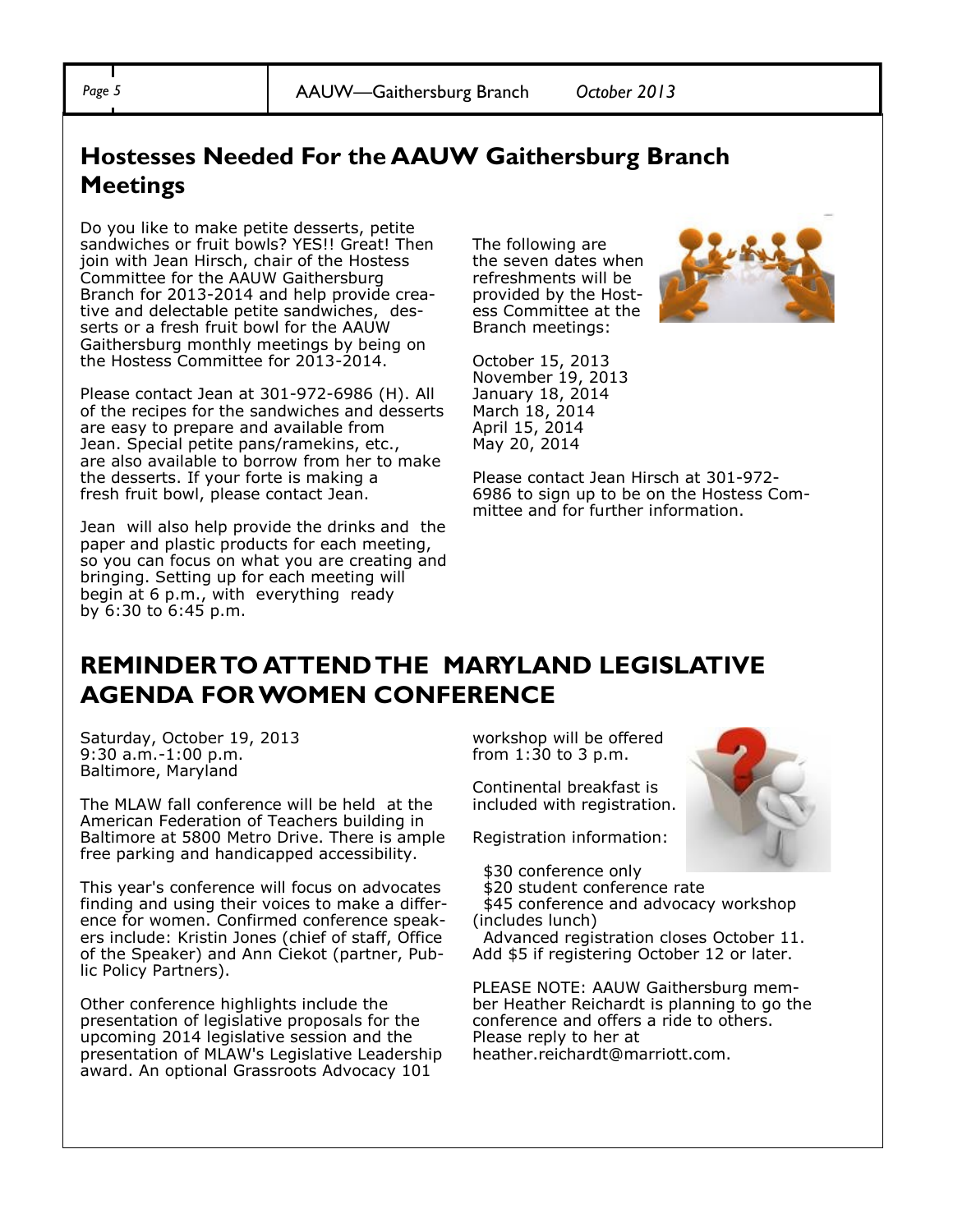#### *Page 6* AAUW—Gaithersburg Branch *October 2013*

### **GREAT DECISIONS**

#### *- Vivian Otto, Coordinator*

The Great Decisions Group will meet on October 22 at 7 p.m. at Mary Wykes's home. Jean Kosow will lead our discussion on "China in Africa: Savior or self-interrest?" Come and

visit this group to hear and learn about world issues.



AAUW Gaithersburg Branch http://gaithersburgmd.aauw.net

### **Literature Group -** *Bea Carasso, Coordinator*



The next Literature Group will be meeting on Saturday, October 26, at 10 a.m. The place and other details will be decided at

information will then be available online.

our September meeting, and that

#### **WOMEN'S HERSTORY** *- Anita Taylor, Coordinator*

The Her-Story Interest Group will meet on October 23, reflecting its decision to hold its gatherings on the fourth Wednesday of each month. Time and location remain the same: 2:30 p.mMary Wykes will do the introduction of a woman from the past.

September set a high bar for entertaining learning as we were introduced to Hetty Green, a woman known as the first high stakes trader on Wall Street. Green, interested in financial matters from childhood, became her family's bookkeeper by 13. She followed with a life of investment carefully void of reckless speculation. Subject to stereotyping, she became known as the "Witch of Wall Street," partly due to her dress and partly due to the eccentricity expressing the frugality with which she lived. Notably, her investment ideas led her to survive with fortune largely intact

through periods of economic boom and crash in 1857, 1873, 1893 and 1907. Estimates of the value of her estate at her death in 1916 ranged from 100 to 200

million (reported by her biographer as equivalent to from 1.9 to 3.8 billion in 2006 dollars).

Developing an acquaintance with Green reinforced for us once again the great variety of stories of women from the past that remain to be unearthed and told (or retold). We continue to welcome new members to participate. Call Anita Taylor, for information.



*Anita Taylor Vice President for Membership*

*Marilyn O'Connell*

*Co-Vice Presidents for* 

*President Mary Wykes*

*Programs Patsy Marks* 

*Treasurer Terry Medlar* 

*Recording Secretary Dorothy Camara*

*Corresponding Secretary Jane Carroll* 

*Newsletter Editor Qing Jiang*